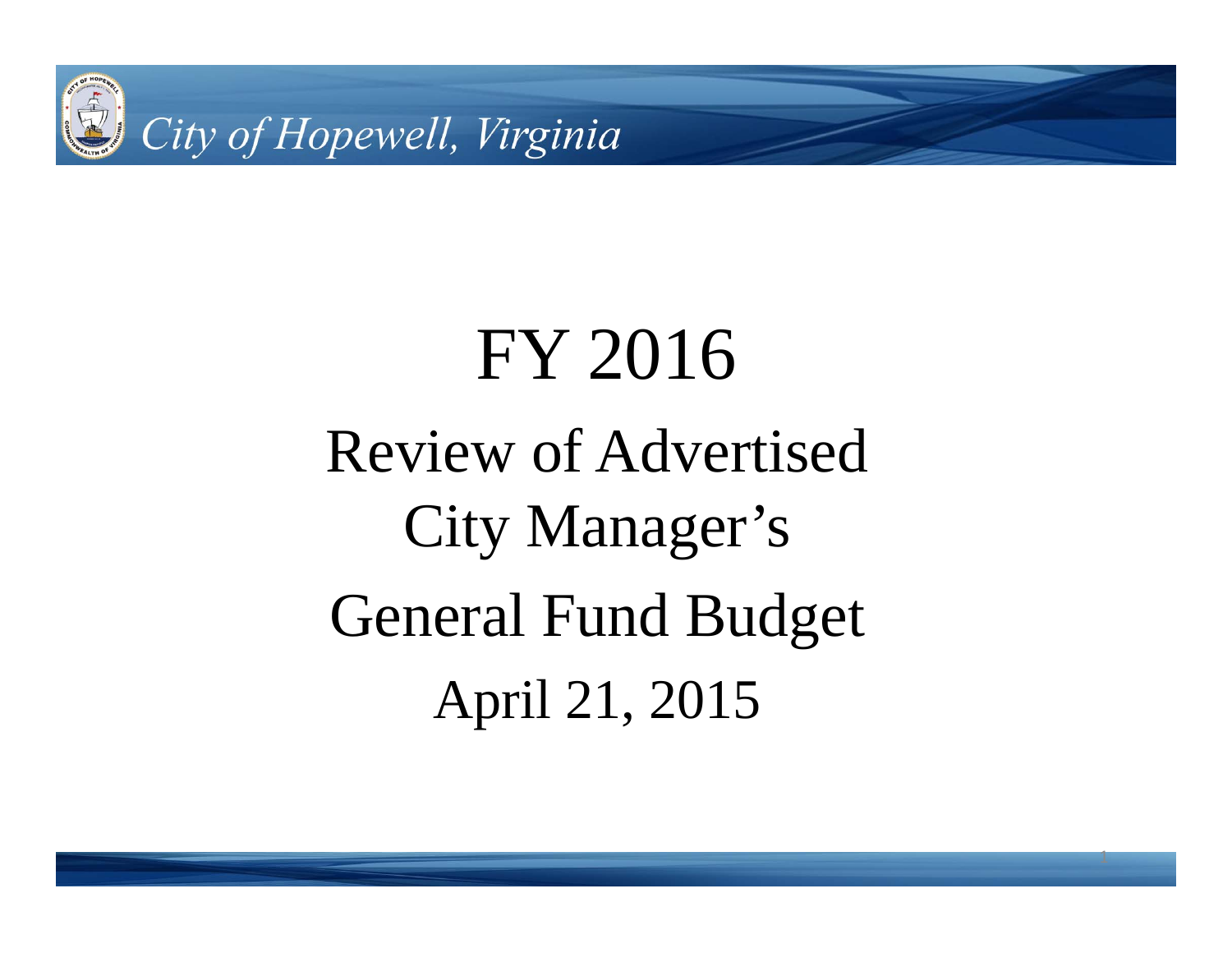### **CITY OF HOPEWELL**

#### **NOTICE OF PUBLIC HEARING**

The City Council of the City of Hopewell will hold a public hearing on Tuesday, April 21, 2015, at 7:30 PM in the City Council Chambers, Municipal Building, 300 North Main Street, Hopewell, Virginia to receive public comments regarding the proposed FY 2015/2016 City Budget.

|                              | 2014/15          | 2015/16                    |                  |                |
|------------------------------|------------------|----------------------------|------------------|----------------|
|                              | <b>ADOPTED</b>   | <b>PROPOSED</b>            | <b>INCR</b>      | <b>PERCENT</b> |
| <b>Fund</b>                  | <b>BUDGET</b>    | <b>BUDGET</b>              | (DECR)           | <b>CHANGE</b>  |
| <b>General Fund</b>          | 46,057,000<br>\$ | $\mathbb{S}$<br>48,032,000 | \$<br>1,975,000  | 4.11%          |
| <b>Recreation Fund</b>       | 1,661,000        | 1,704,000                  | 43,000           | 2.52%          |
| Social Services Fund         | 3,816,000        | 3,884,402                  | 68,402           | 1.76%          |
| <b>CSA Fund</b>              | 2,990,000        | 3,684,000                  | 694,000          | 18.84%         |
| Self-Insurance Fund          | 290,000          | 500,000                    | 210,000          | 42.00%         |
| Cemetery Care Fund           | 35,000           | 35,000                     |                  | 0.00%          |
| <b>Anti-litter Fund</b>      | 5,000            | 5,000                      |                  | 0.00%          |
| Marina/Harbor Fund           | 14,400           | 14,400                     |                  | 0.00%          |
| School Operating Fund        | 47,544,000       | 47,466,112                 | (77,888)         | (0.16%)        |
| School Textbook Fund         | 650,000          | 650,000                    |                  | 0.00%          |
| School Cafeteria Fund        | 3,095,000        | 3,102,598                  | 7,598            | 0.24%          |
| Building & Bus Fund          | 610,000          | 702,950                    | 92,950           | 13.22%         |
| Solid Waste Fund             | 2,124,000        | 2,050,445                  | 26,445           | (3.59%)        |
| <b>Sewer Services Fund</b>   | 6,297,000        | 8,601,130                  | 2,304,130        | 26.79%         |
| <b>HRWIF Fund</b>            | 17,126,000       | 48,346,067                 | 31,220,067       | 64.58%         |
| <b>Capital Projects Fund</b> | 5,000,000        | 6,996,000                  | 1,996,000        | 28.53%         |
| Econ. Development Fund       |                  |                            |                  | $(100.00\%)$   |
|                              | \$137,314,400    | \$175,774,104              | \$<br>38,559,704 |                |
| <b>Interfund Transfers</b>   | (18,859,500)     | (20,897,582)               | (2,038,082)      | 9.75%          |
| <b>TOTALS</b>                | \$118,454,900    | \$154,876,522              | \$<br>36,421,622 | 23.52%         |

For additional information contact Cindy Ames, City Clerk, 541-2249.

EQUAL OPPORTUNITY/AFFIRMATIVE ACTION EMPLOYER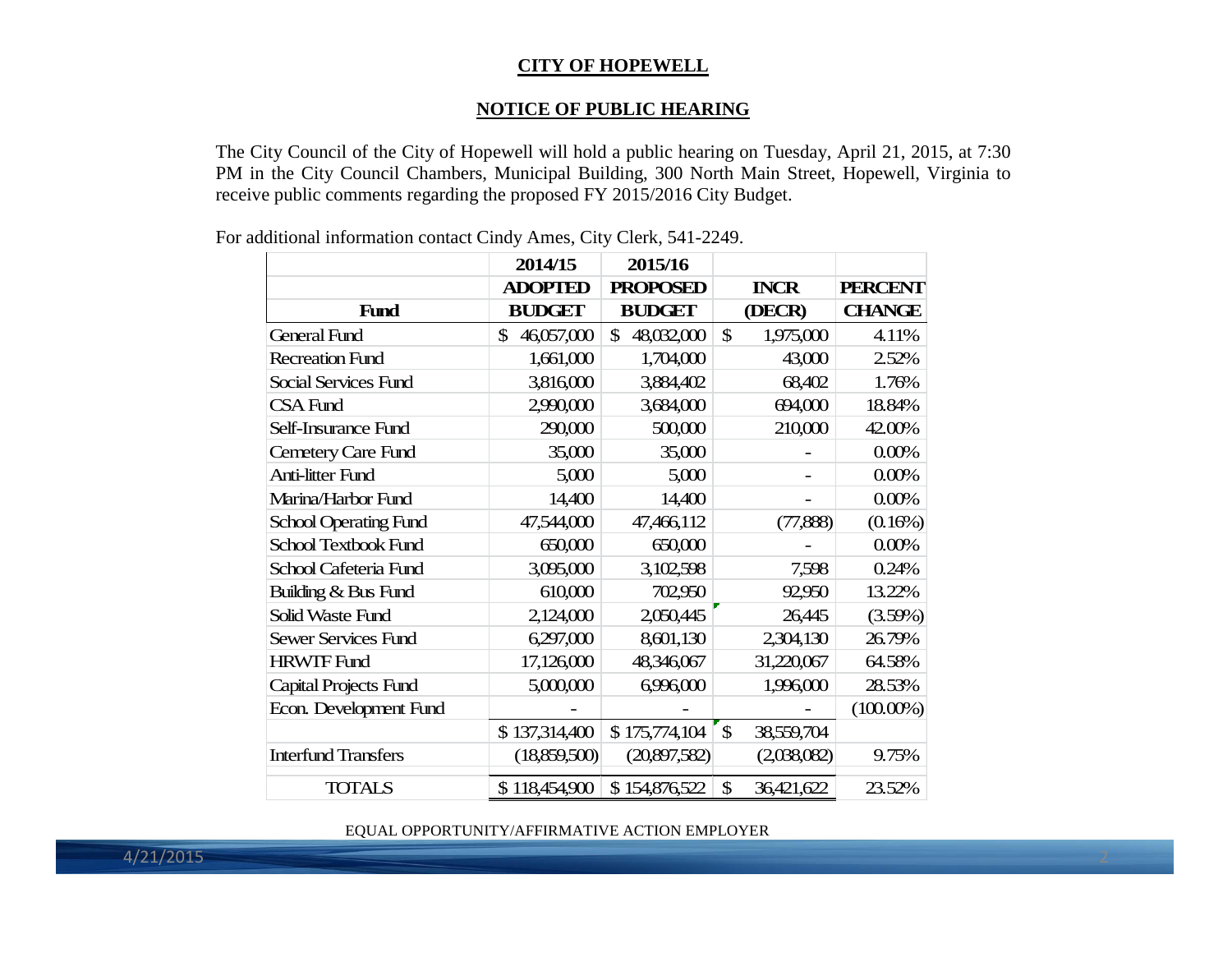## **FY 2015-16 BUDGET CALENDAR**

| <b>DATE</b>    | <b>ACTIVITY</b>                                                                                                                                           | <b>COORDINATOR</b>        |
|----------------|-----------------------------------------------------------------------------------------------------------------------------------------------------------|---------------------------|
| Mar 12, 2015   | Submit 2015 Tax Levy Public Hearing Ad                                                                                                                    | City Manager/Dir. of Fin. |
| Mar 17, 2015   | Advertise 2015-16 Tax Levy in Paper                                                                                                                       | City Manager/Dir. of Fin  |
| Mar 24, 2015   | Advertise 2015-16 Tax Levy in Paper                                                                                                                       | City Manager/Dir. of Fin. |
| Mar 31, 2015   | First reading of 2015 tax rate ordinance<br>Public Hearing on 2015 Tax Levy<br>Presentation of City Manager's Budget (GF)                                 | City Manager/Dir. of Fin. |
| Apr 7, 2015    | <b>Budget Work Session</b>                                                                                                                                | City Manager/Dir. of Fin. |
| Apr 9, 2015    | Submit 2015-16 Budget Public Hearing Ad (1 week only)                                                                                                     |                           |
| Apr 14, 2015   | Second reading of 2015 tax rate ordinance<br>Adoption of tax rate ordinance<br>Public Hearing on 2015-16 City Budget<br>Advertise 2015-16 Budget in Paper | City Manager/Dir. of Fin. |
| April 21, 2015 | Public Hearing on 2015-16 City Budget                                                                                                                     | City Manager/Dir. of Fin. |
| April 28, 2015 | Adoption of 2015-16 School Budget (Required by May 16),<br>Adoption of 2015-16 City Budget                                                                |                           |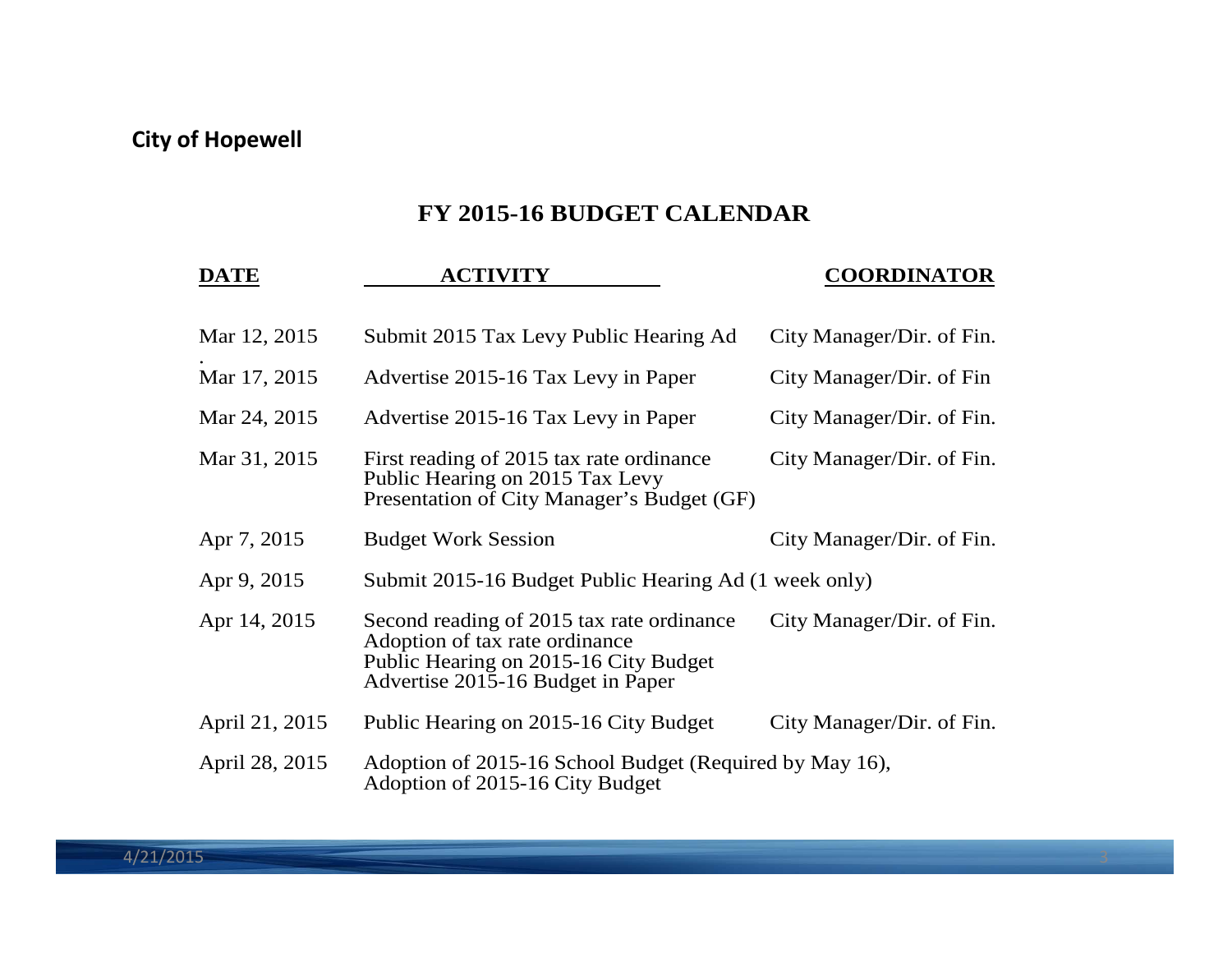# Goal

### **Balance**

**Re-occurring expenses ALCONG Re-occurring Revenues** 



**with**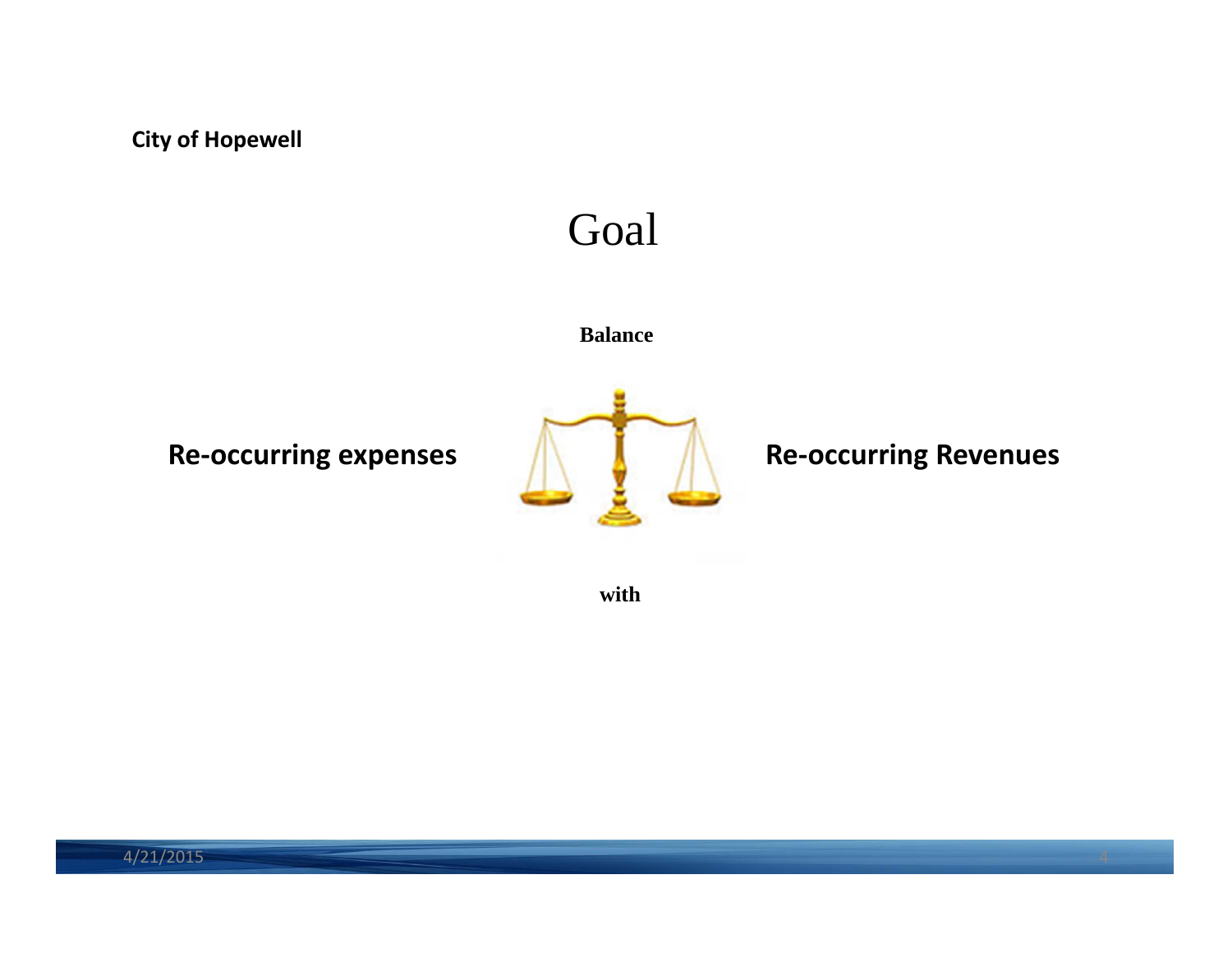### **Review of Fund Balance**

| <b>Question:</b> | <b>What is Fund Balance?</b>                                                  |  |  |  |  |  |  |  |  |  |
|------------------|-------------------------------------------------------------------------------|--|--|--|--|--|--|--|--|--|
| Answer:          | The net assets of an organization or in other words assets minus liabilities: |  |  |  |  |  |  |  |  |  |
|                  | - Liabilities = Fund Balance<br><b>Assets</b>                                 |  |  |  |  |  |  |  |  |  |
| <b>Question:</b> | How does fund balance change?                                                 |  |  |  |  |  |  |  |  |  |
| Answer:          | Fund balance will change by the net of revenues and expenses in other words:  |  |  |  |  |  |  |  |  |  |
|                  | Revenues - Expenses = Increase (Decrease) in Fund Balance                     |  |  |  |  |  |  |  |  |  |
| <b>Question:</b> | How does the City minimize use of fund balance?                               |  |  |  |  |  |  |  |  |  |
| Answer:          | Match Re-occurring expenses with re-occurring revenues in other words:        |  |  |  |  |  |  |  |  |  |
|                  | <b>Re-occurring expenses</b><br><b>Re-occurring Revenues</b>                  |  |  |  |  |  |  |  |  |  |

Balanced with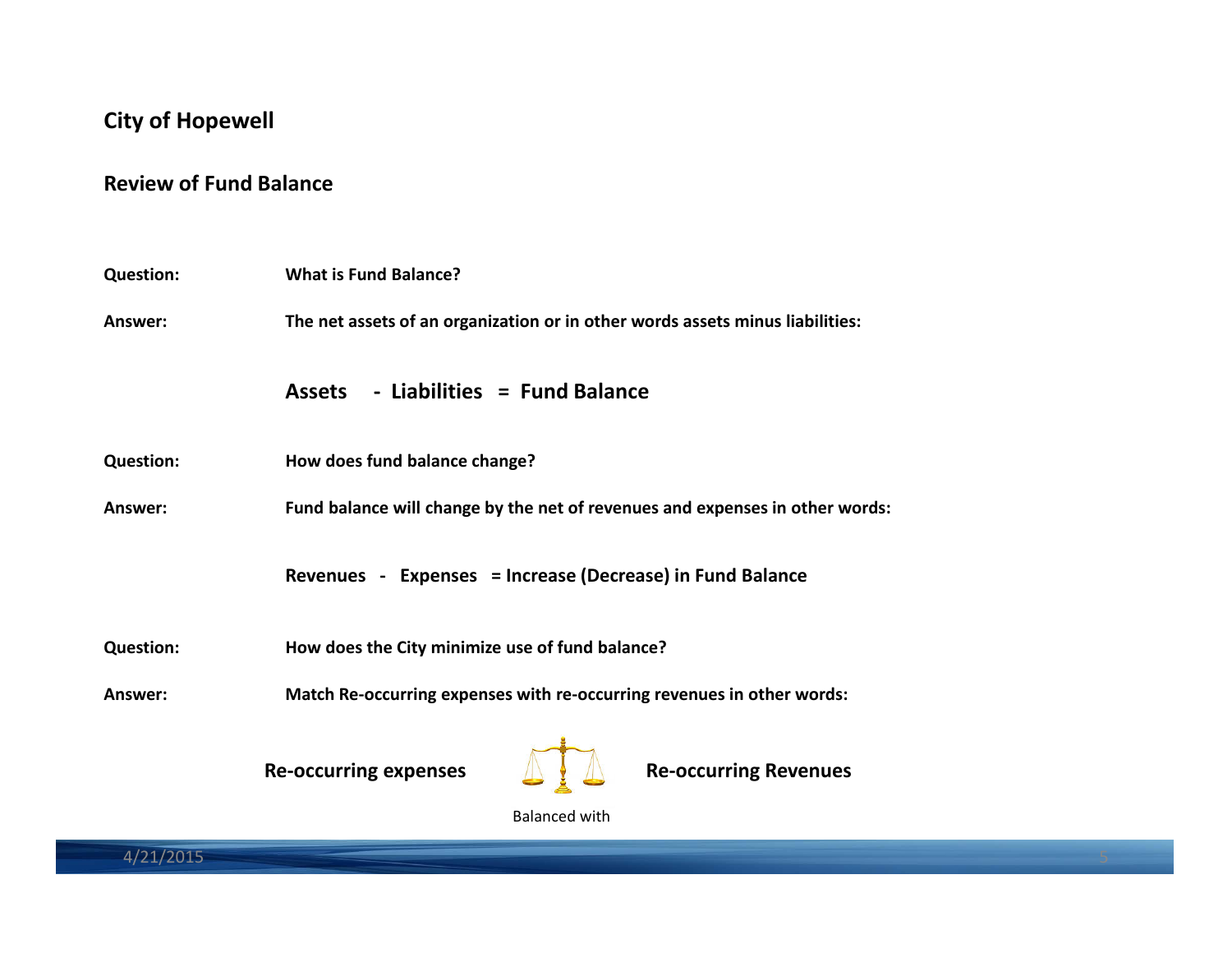# **FY 2016 Budget Summary**

| \$46,865,000 |
|--------------|
| 767,000      |
| 400,000      |
| \$48,032,000 |
| \$46,865,000 |
| 1,167,000    |
| \$48,032,000 |
|              |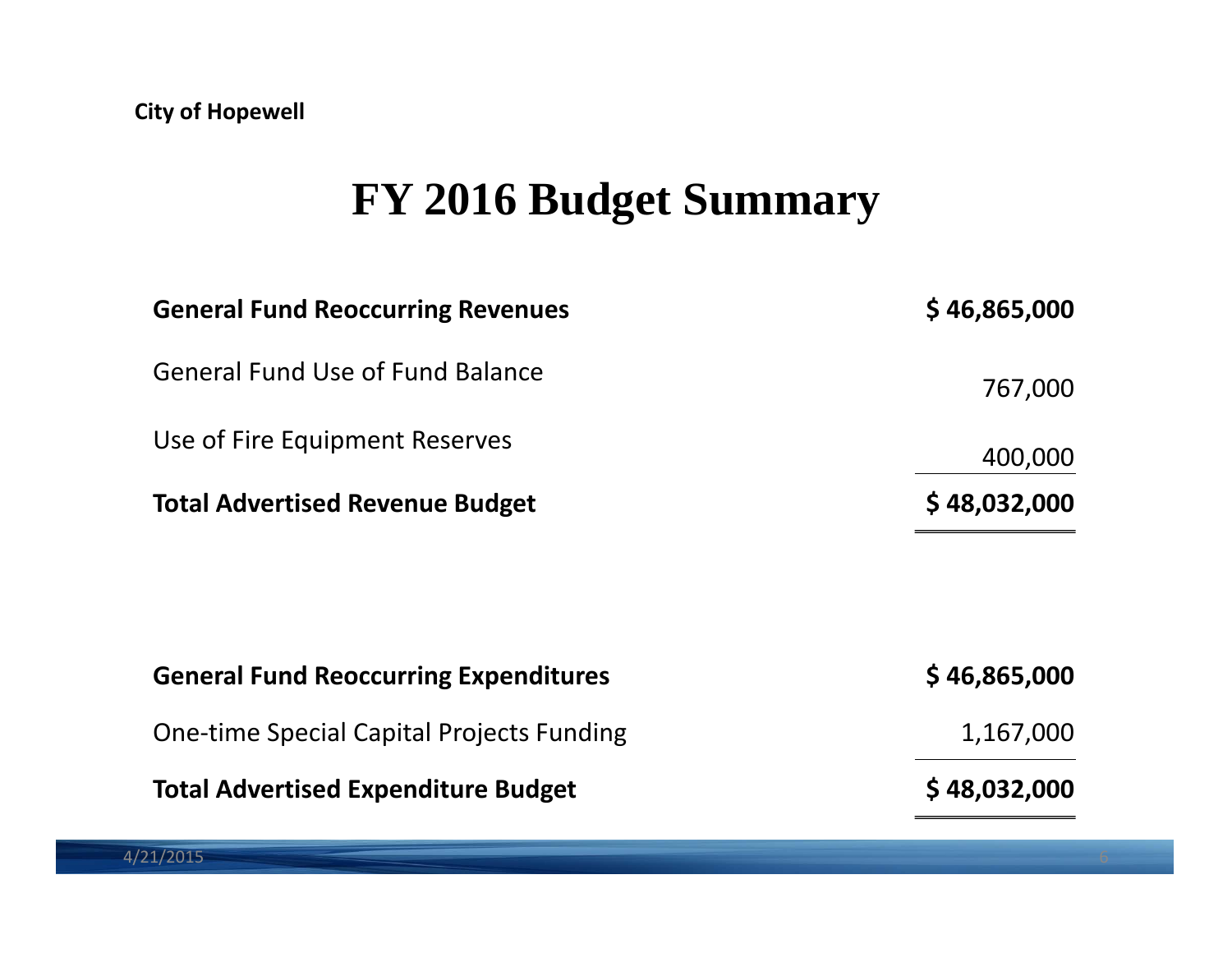

# FY 2016 Advertised Forecast of Revenues April 21, 2015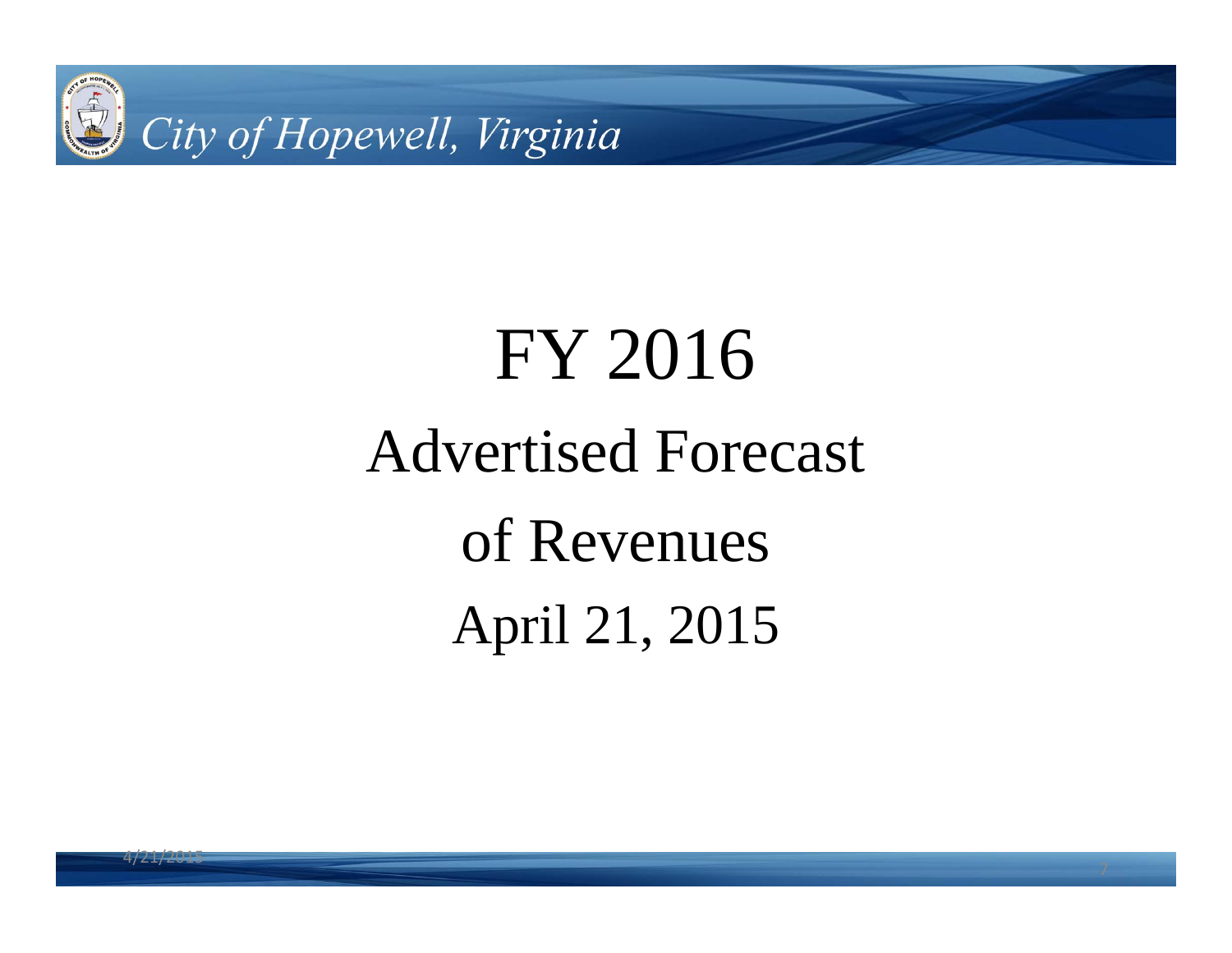**Analysis of Revenue ‐ Four Year Revenue Review, Current Year and Next**

#### **For FY 2011 thru FY 2016**

|                                  | <b>Actual</b><br>FY 10-11    | <b>Actual</b><br>FY 11-12               | Actual<br>FY 12-13            | <b>Un-audited</b><br>FY 13-14 | <b>Budget</b><br>FY 14-15    | <b>Projections</b><br>FY 14-15 | <b>Budget</b><br>FY 15-16    |
|----------------------------------|------------------------------|-----------------------------------------|-------------------------------|-------------------------------|------------------------------|--------------------------------|------------------------------|
| M & T Tax<br><b>PSC Tax</b>      | 4,381,352<br>\$<br>3,412,983 | 4,202,780<br><sup>\$</sup><br>3,420,799 | 5,797,880<br>\$.<br>3,391,300 | 5,962,182<br>\$<br>3,800,112  | 4,759,700<br>\$<br>3,797,000 | 5,259,700<br>\$.<br>3,797,000  | \$<br>6,081,000<br>4,026,000 |
| <b>PP</b> Tax<br><b>PENALTY</b>  | 2,598,537<br>291,913         | 2,184,808<br>308,682                    | 2,452,885<br>686,760          | 2,528,550<br>241,145          | 2,944,970<br>300,000         | 2,644,970<br>300,000           | 2,656,970<br>300,000         |
| <b>Real Estate Tax</b>           | 13,104,325                   | 13,331,624                              | 14,088,676                    | 14,165,663                    | 14,775,000                   | 14,775,000                     | 15,034,000                   |
| <b>Total Taxes</b>               | \$23,789,110                 | \$23,448,693                            | \$26,417,501                  | \$26,697,652                  | \$26,576,670                 | \$26,776,670                   | \$28,097,970                 |
| <b>Sales Tax</b>                 | 1,866,495                    | 1,921,273                               | 1,989,128                     | 1,706,676                     | 1,917,000                    | 1,917,000                      | 2,000,000                    |
| <b>Local Tax</b>                 | 4,208,055                    | 3,863,174                               | 4,040,173                     | 3,942,917                     | 3,952,100                    | 3,952,100                      | 3,892,100                    |
| <b>State</b>                     | 7,990,696                    | 7,734,814                               | 8,028,684                     | 7,944,224                     | 7,934,530                    | 7,934,530                      | 8,059,130                    |
| Federal                          | 517,203                      | 720,028                                 | 740,172                       | 418,274                       | 318,600                      | 318,600                        | 254,500                      |
| <b>Transfer from Waste/Sewer</b> |                              |                                         | 884,500                       | 884,500                       | 884,500                      | 884,500                        | 884,500                      |
| Misc \$                          | 3,300,213                    | 3,705,414                               | 3,664,837                     | 3,837,901                     | 3,694,600                    | 3,694,600                      | 3,676,800                    |
| <b>Total re-occurring</b>        | \$41,671,771                 | \$41,393,396                            | \$45,764,995                  | \$45,432,144                  | \$45,278,000                 | \$45,478,000                   | \$46,865,000                 |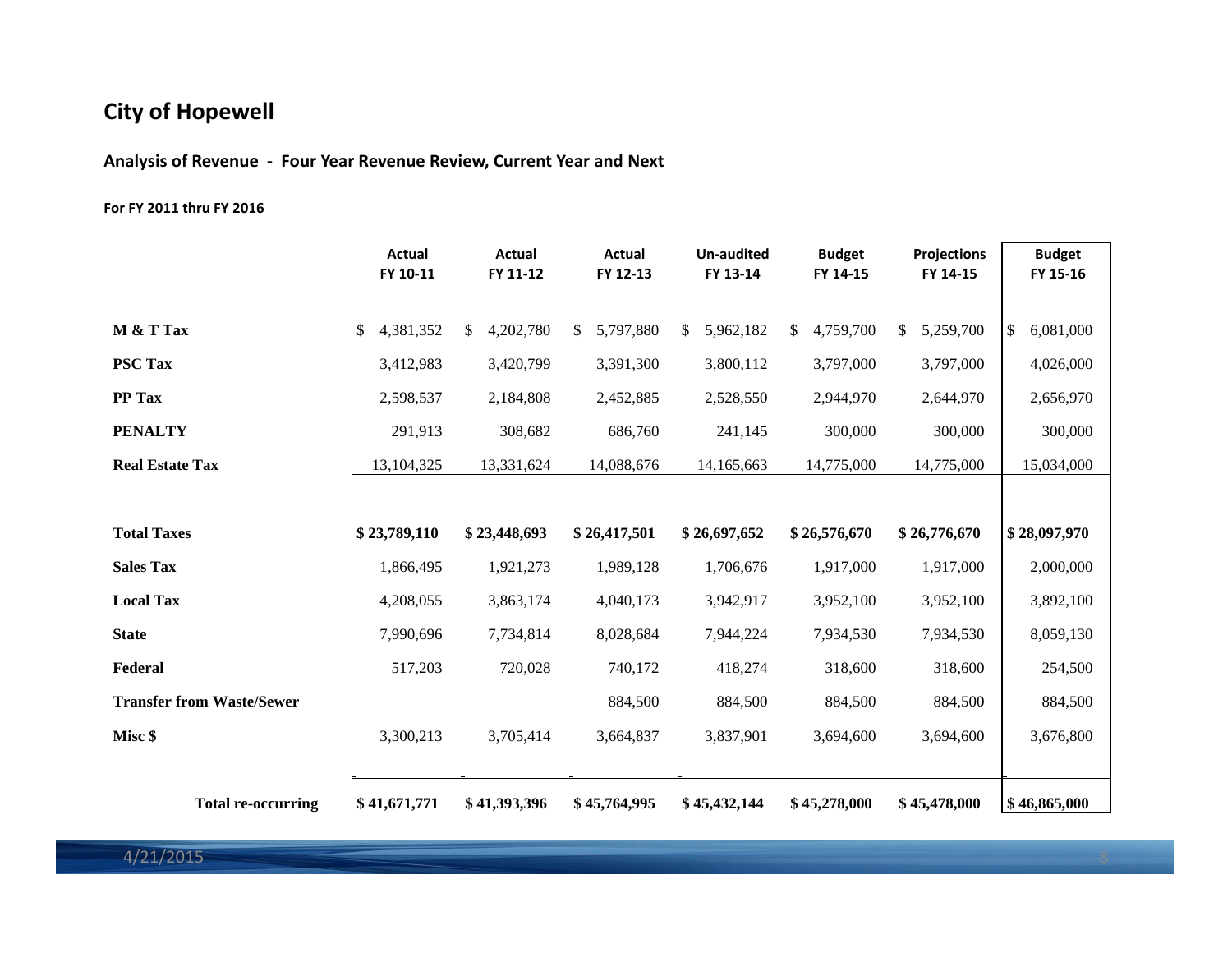**Analysis of Revenue and Expenditures ‐ Four Year Review, Current Year and Next**

**For FY 2011 thru FY 2016**

|                                     |          | Actual    | Actual                       | <b>Actual</b>                               | <b>Un-audited</b>      | <b>Budget</b>    |     | Projected        |     | <b>Budget</b>            |
|-------------------------------------|----------|-----------|------------------------------|---------------------------------------------|------------------------|------------------|-----|------------------|-----|--------------------------|
|                                     |          | FY 10-11  | FY 11-12                     | FY 12-13                                    | FY 13-14               | FY 14-15         |     | FY 14-15         |     | FY 15-16                 |
| <b>Reoccurring Revenue</b>          |          |           |                              |                                             |                        |                  |     |                  |     |                          |
| Local                               |          |           | \$33,163,872 \$32,938,554 \$ | 36,996,139                                  | \$37,069,646           | \$37,024,870     | \$  | 37,224,870 \$    |     | 38,551,370               |
| State                               |          | 7,990,696 | 7,734,814                    | 8,028,684                                   | 7,944,224              | 7,934,530        |     | 7,934,530        |     | 8,059,130                |
| Federal                             |          | 517,203   | 720,028                      | 740,172                                     | 418,274                | 318,600          |     | 318,600          |     | 254,500                  |
| <b>Total Reoccurring</b>            |          |           | $$41,671,771 \$41,393,396$   | \$45,764,995                                | \$45,432,144           | \$<br>45,278,000 | \$. | 45,478,000       |     | $\frac{1}{2}$ 46,865,000 |
| <b>Reoccurring Expenses</b>         |          |           |                              | $$40,374,798$$ $$41,392,838$$ $$44,030,350$ | \$47,090,207           | \$46,057,000     |     | \$46,073,000     |     | \$ 46,865,000            |
| <b>Additional On-time Expenses</b>  |          |           |                              |                                             |                        |                  | \$  | 812,000          | l\$ | 1,167,000                |
| <b>Total Expenses</b>               |          |           |                              | $$40,374,798$$ $$41,392,838$$ $$44,030,350$ | \$47,090,207           | \$46,057,000     | \$  | 46,885,000       |     | \$ 48,032,000            |
| <b>Excess/(Deficit) Reoccurring</b> | <b>S</b> | 1,296,973 | \$<br>558                    | 1,734,645                                   | \$<br>$(1,658,063)$ \$ | $(779,000)$ \$   |     | $(1,407,000)$ \$ |     | (1, 167, 000)            |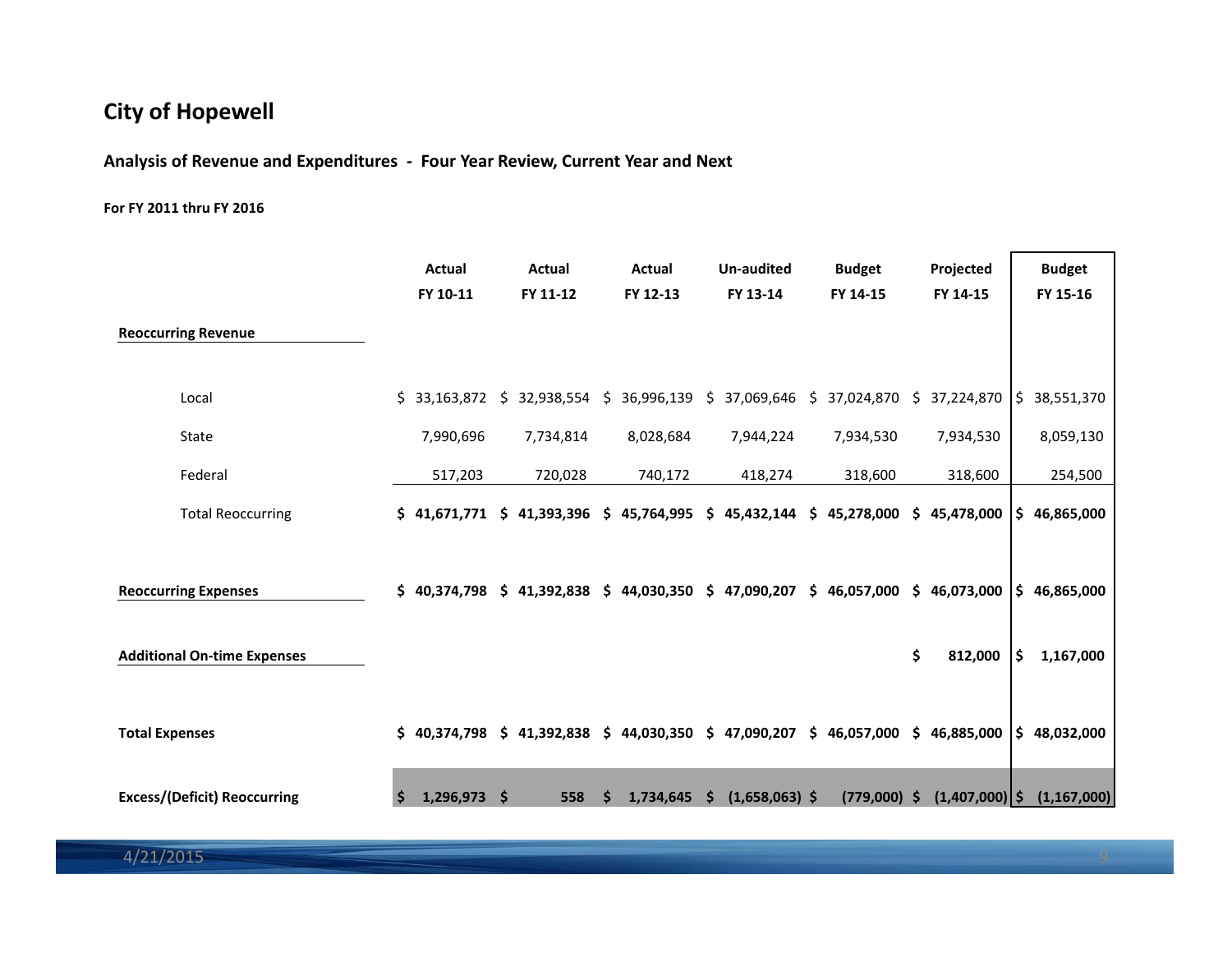**Analysis of Fund Balance ‐ Four Year Review, Current Year and Next**

#### **For FY 2011 thru FY 2016**

|                                                         |    | <b>Actual</b><br>FY 10-11 | Actual<br>FY 11-12 | <b>Actual</b><br>FY 12-13 | Un-audited<br>FY 13-14                    | <b>Budget</b><br>FY 14-15 | <b>Projections</b><br>FY 14-15  | <b>Budget</b><br>FY 15-16 |
|---------------------------------------------------------|----|---------------------------|--------------------|---------------------------|-------------------------------------------|---------------------------|---------------------------------|---------------------------|
| <b>Beginning Fund Balance</b>                           |    |                           |                    |                           |                                           |                           |                                 |                           |
| 10% Rainy Day Balance                                   |    | 4,037,480                 | 4,167,177          | 4,139,340                 | 4,576,499                                 | 4,543,214                 | 4,527,800                       | 4,527,800                 |
| Fund Balance available                                  |    | 3,712,265                 | 5,009,238          | 5,009,795                 | 6,744,440                                 | 5,086,377                 | 4,307,377                       | 2,900,377                 |
| <b>Total Fund Balance</b>                               | S. | 7,749,745 \$              | $9,046,718$ \$     |                           | 9,047,275 \$ 10,781,920 \$                | $9,123,857$ \$            | 8,344,857   \$                  | 6,937,857                 |
|                                                         |    |                           |                    |                           |                                           |                           |                                 |                           |
| <b>Addition/Use of Fund Balance</b>                     | Ŝ. | 1,296,973 \$              | 558S               |                           | $1,734,645 \div (1,658,063) \div$         |                           | $(779,000)$ \$ $(1,407,000)$ \$ | (767,000)                 |
| <b>Ending Fund Balance</b>                              |    |                           |                    |                           |                                           |                           |                                 |                           |
| 10% Rainy Day Balance                                   | \$ | $4,167,177$ \$            |                    | 4,139,340 \$ 4,576,499    | $4,543,214$ \$                            |                           | 4,527,800 \$ 4,527,800   \$     | 4,686,500                 |
| Fund Balance available                                  |    | 5,009,238                 | 5,009,795          | 6,744,440                 | 5,086,377                                 | 4,307,377                 | 2,900,377                       | 2,133,377                 |
| <b>Total Fund Balance</b>                               | S. | $9,046,718$ \$            |                    |                           | $9,047,275$ \$ 10,781,920 \$ 9,123,857 \$ | 8,344,857 \$              | $6,937,857$ $\frac{1}{5}$       | 6,170,857                 |
|                                                         |    |                           |                    |                           |                                           |                           |                                 |                           |
| Fund Balance as a Percentage (%) of<br><b>GF Budget</b> |    | 22.4%                     | 21.9%              | 24.5%                     | 19.4%                                     | 18.1%                     | 15.1%                           | 13.2%                     |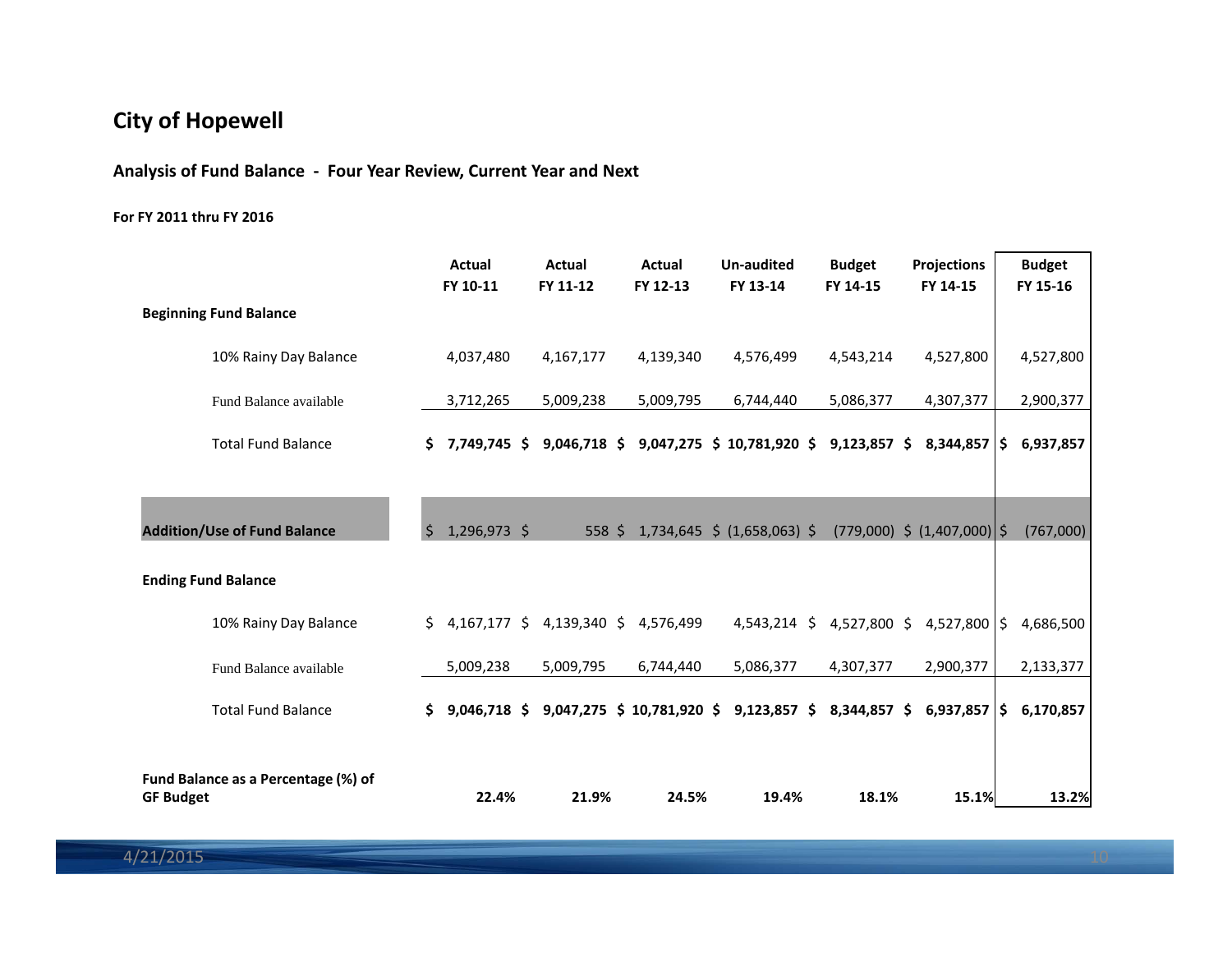## **Analysis of Revenues FY 2015 Budget vs. FY 2016 Budget**

|                               | <b>Budget</b><br>FY 14-15 | <b>Budget</b><br>FY 15-16 |           | <b>Difference</b> |
|-------------------------------|---------------------------|---------------------------|-----------|-------------------|
| <b>Revenues - Reoccurring</b> | \$<br>45,278,000          | \$<br>45,278,000          | \$        |                   |
| RR Tax                        |                           | 260,000                   |           | 260,000           |
| PSC Tax                       |                           | 229,000                   |           | 229,000           |
| PP Tax                        |                           | (288,000)                 |           | (288,000)         |
| M&T Tax                       |                           | 1,321,100                 |           | 1,321,100         |
| State Hwy Maint.              |                           | 116,000                   |           | 116,000           |
| <b>Various Revenues</b>       |                           | (51, 100)                 |           | (51, 100)         |
| <b>Adjusted Budget</b>        | \$<br>45,278,000          | \$<br>46,865,000          | \$        | 1,587,000         |
| Use of GF Fund Balance FY 15  | 779,000                   |                           |           | (779,000)         |
| Use of GF Fund Balance FY 16  |                           | 767,000                   |           | 767,000           |
| Use of Fire Equip. Reserve    |                           | 400,000                   |           | 400,000           |
| Total FY 2016 Ad. Budget      | \$<br>46,057,000          | \$<br>48,032,000          | <u>\$</u> | 1,975,000         |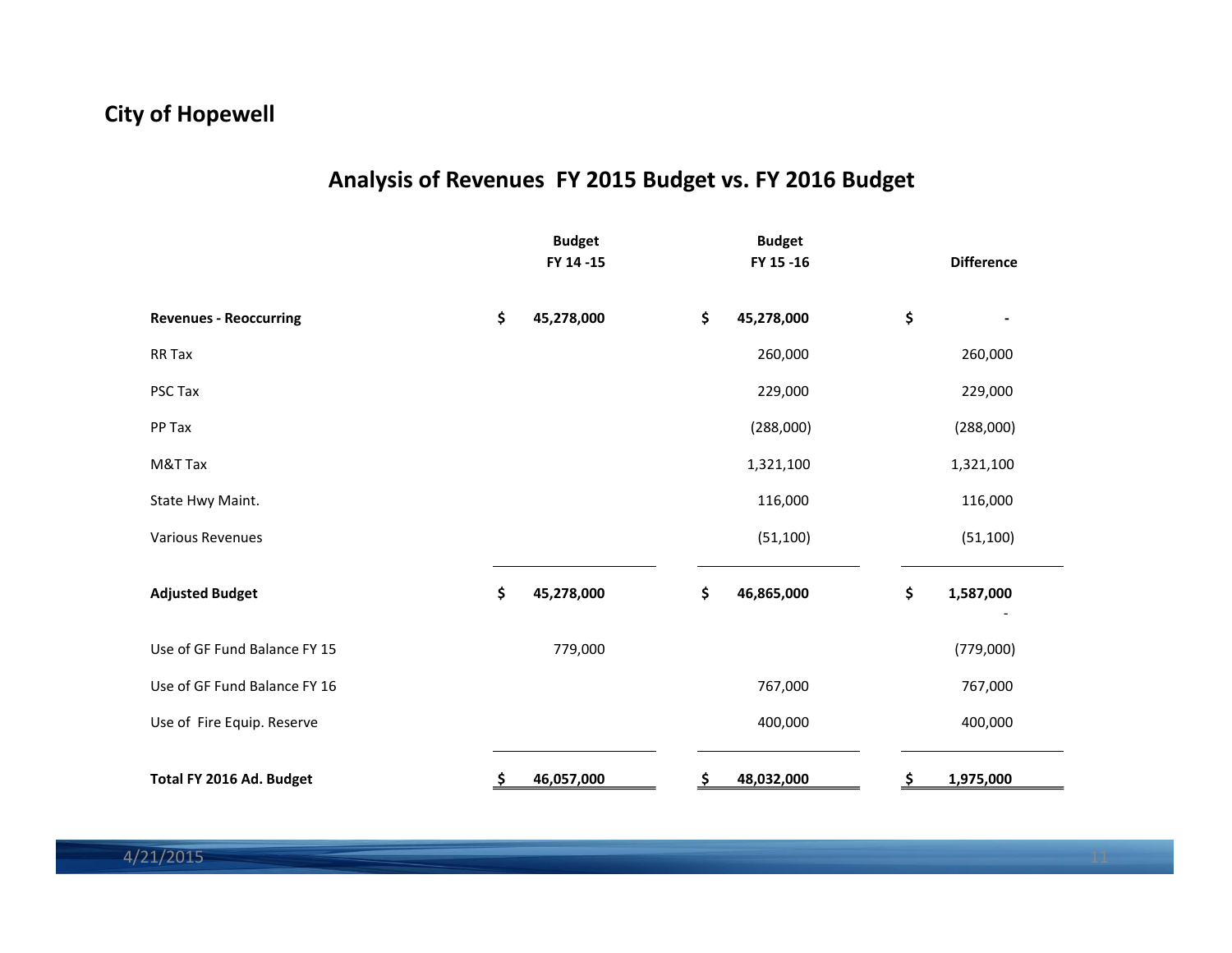

# FY 2016 Advertised Forecast of Expenditures April 21, 2015

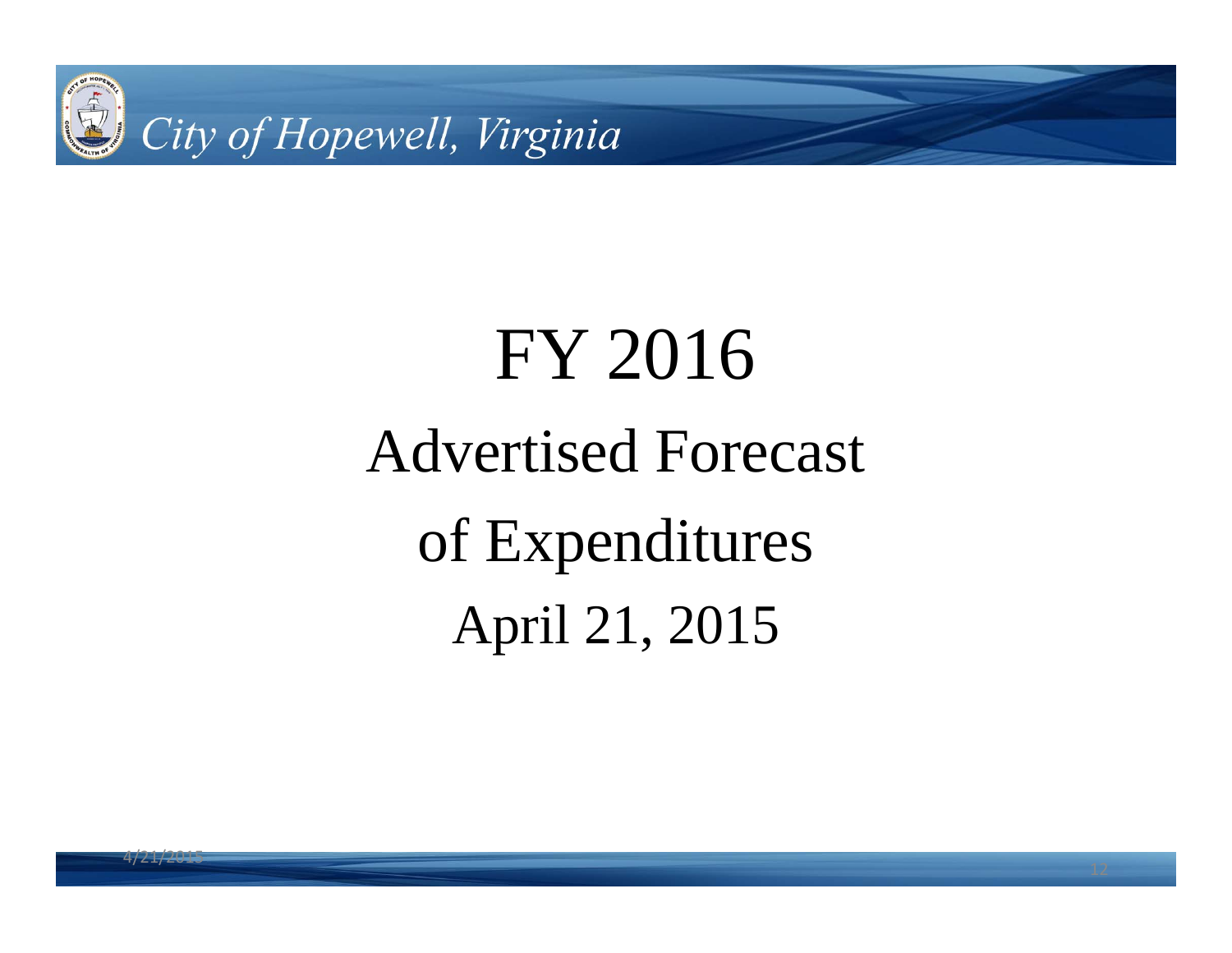# **Budget Process**

- ▶ The Director of Finance reviews each line item in the budget requests from departments and makes recommendations to the City Manager
- Criteria for the Director of Finance recommendations:
	- 1) Were increases in budget requests justified? And
	- 2) Were increases in line with 6 months current year actuals and two years prior actuals?
- The City Manager and I will met with some departments to discuss further their request for increase funding.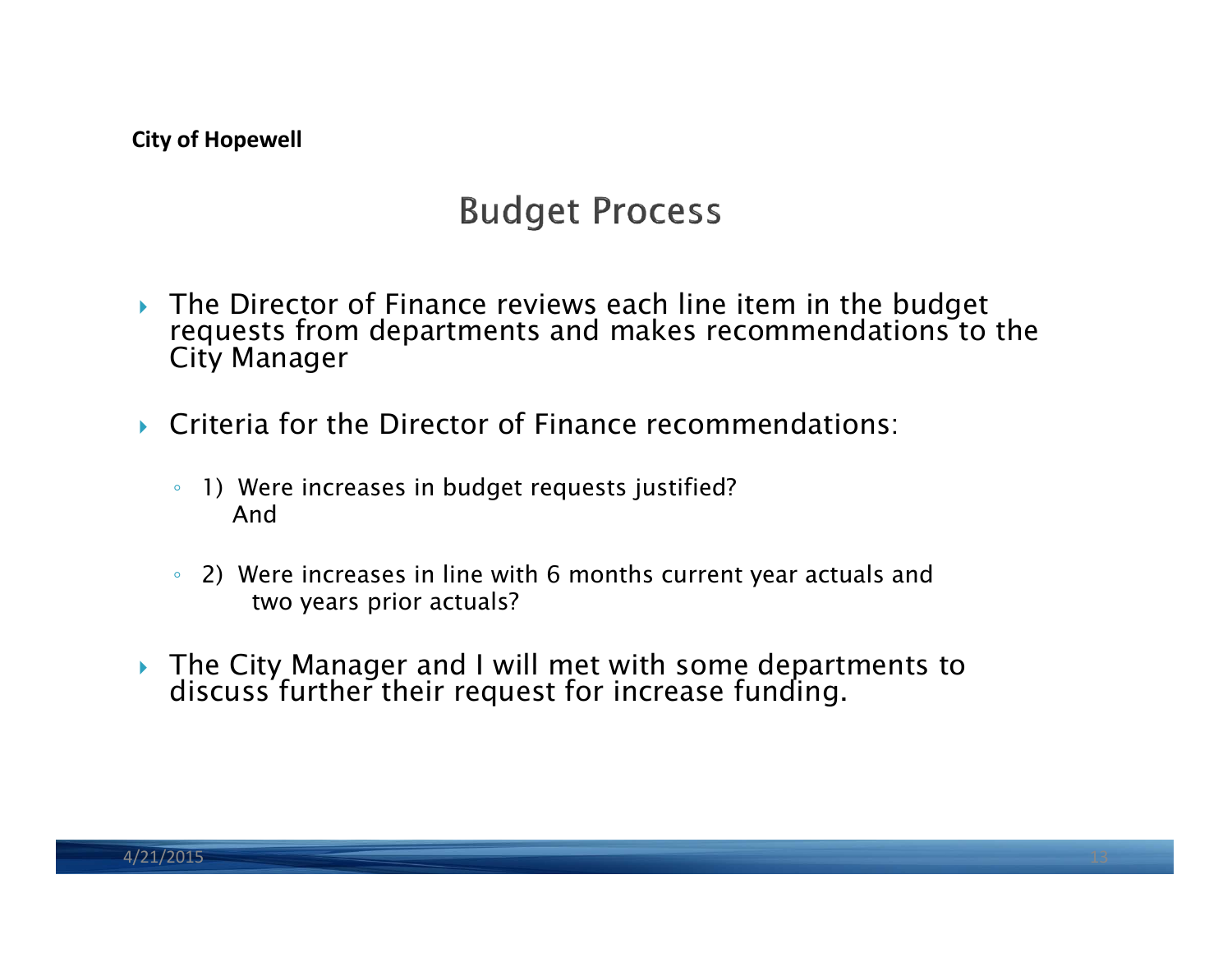## **FY 2015 - 2016 Program Priorities**

- **1. Maintaining Financial Integrity**
- **2. Housing and Neighborhood Assistance (Code Enforcement)**
- **3. Investing in Employees**
- **4. Public Safety Building**
- **5. Regional Communications System**
- **6. Storm Drainage Utility**
- **7. MIS Software**
- **8. Recycling**
- **9. HRWTF – Phase II**
- **10. Economic Development**
- **11. Teen/Family Resource Center**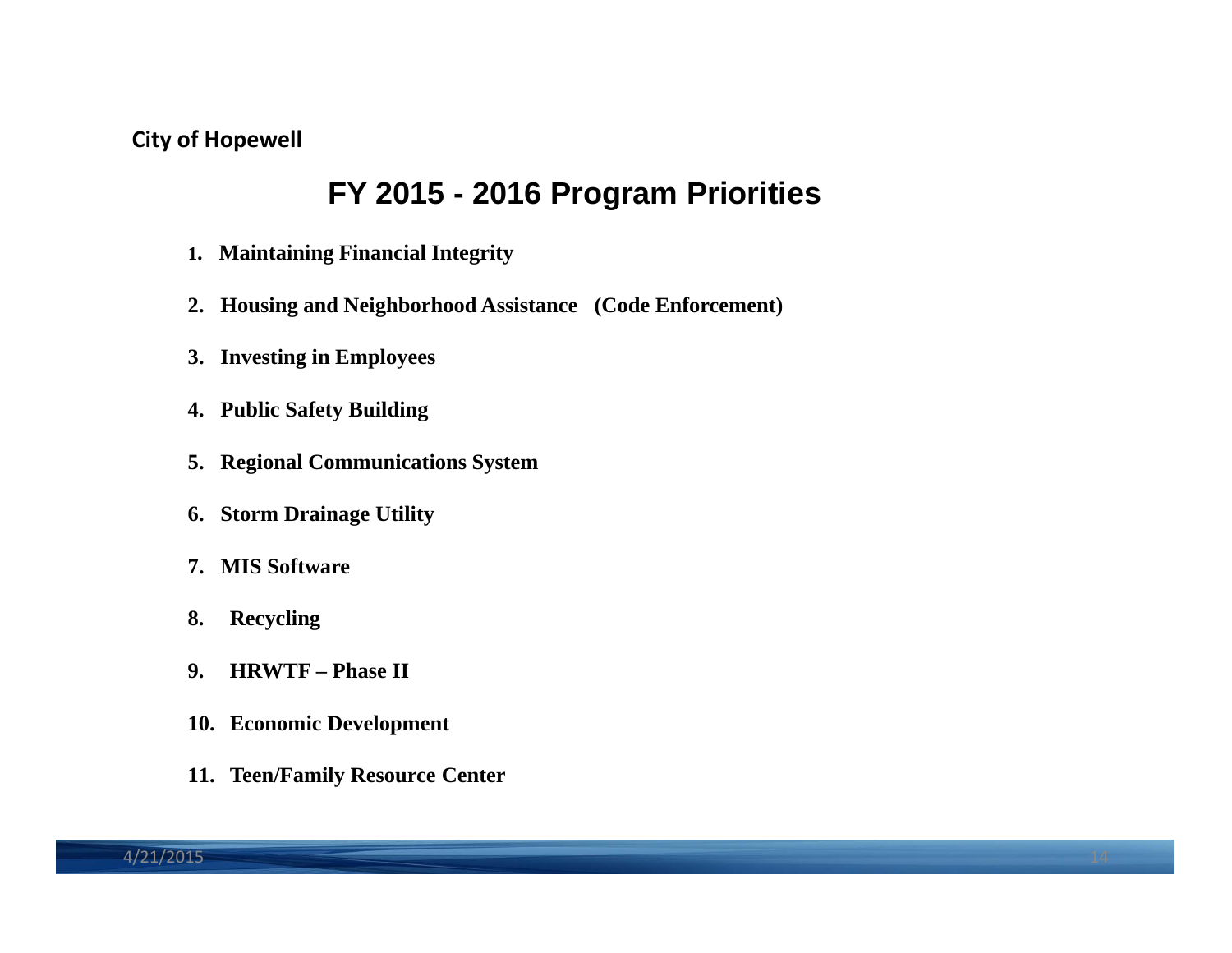# **FY 2015 - 2016 Budget Highlights**

- **Balanced budget by matching recurring expenditures with recurring revenues**
- **Increase a 2 penny increase in the real estate tax rate**
- **Increase funding for 3 reading teachers for School \$176,400**
- **Fully funding CSA mandated services increase of \$191,000**
- **Police career development funding of \$32,000**
- **Fire career development funding (pending further discussion)**
- **Bus route project funding of \$216,000**
- **Funding of 3 new City positions \$99,876**
- **No funding of COLA**

**Con't**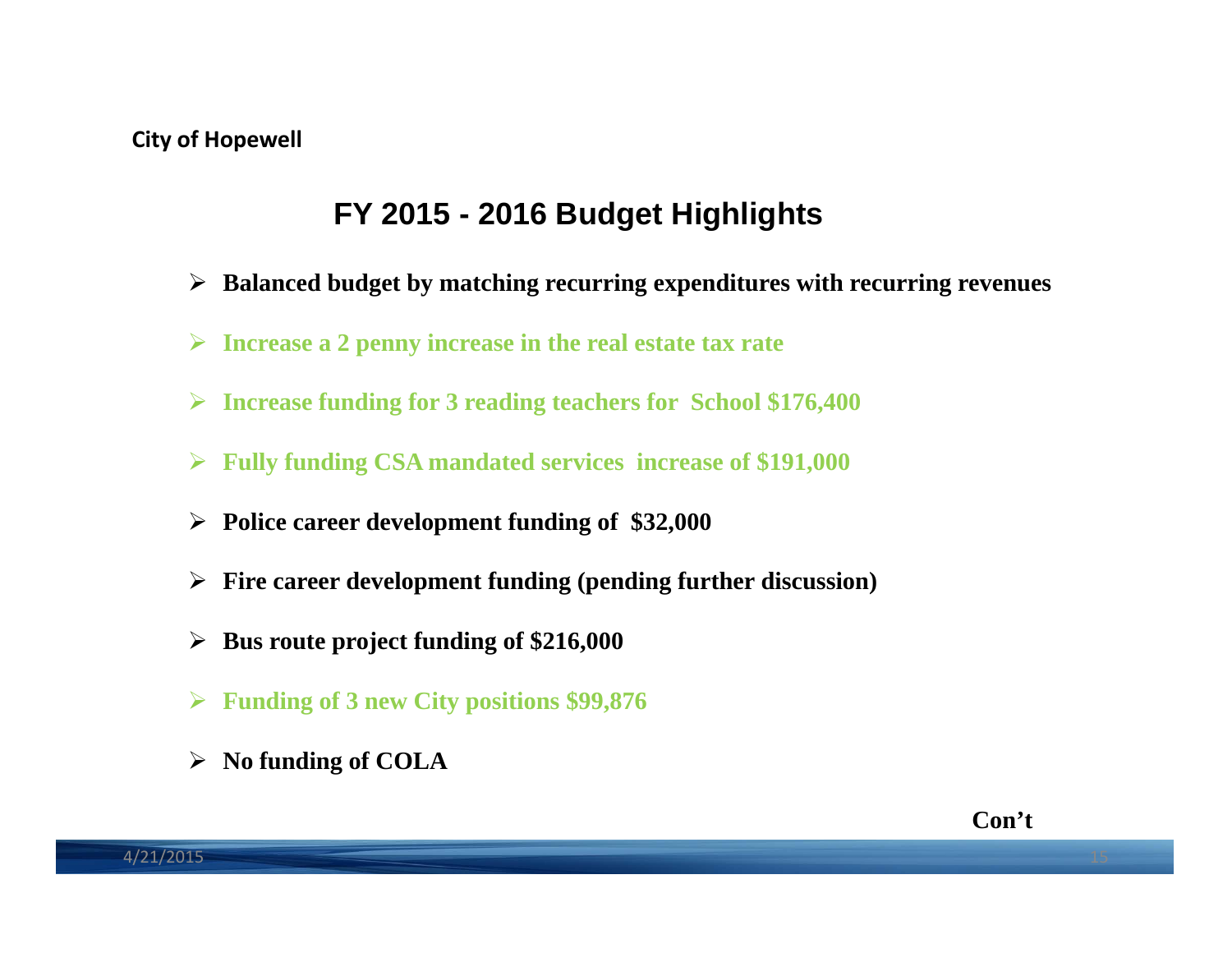# **FY 2015 - 2016 Budget Highlights**

**Con't**

- **Level funding of operating cost for almost all departments**
- **Health care cost savings**
- **Include Debt Service for Communication system \$197,500**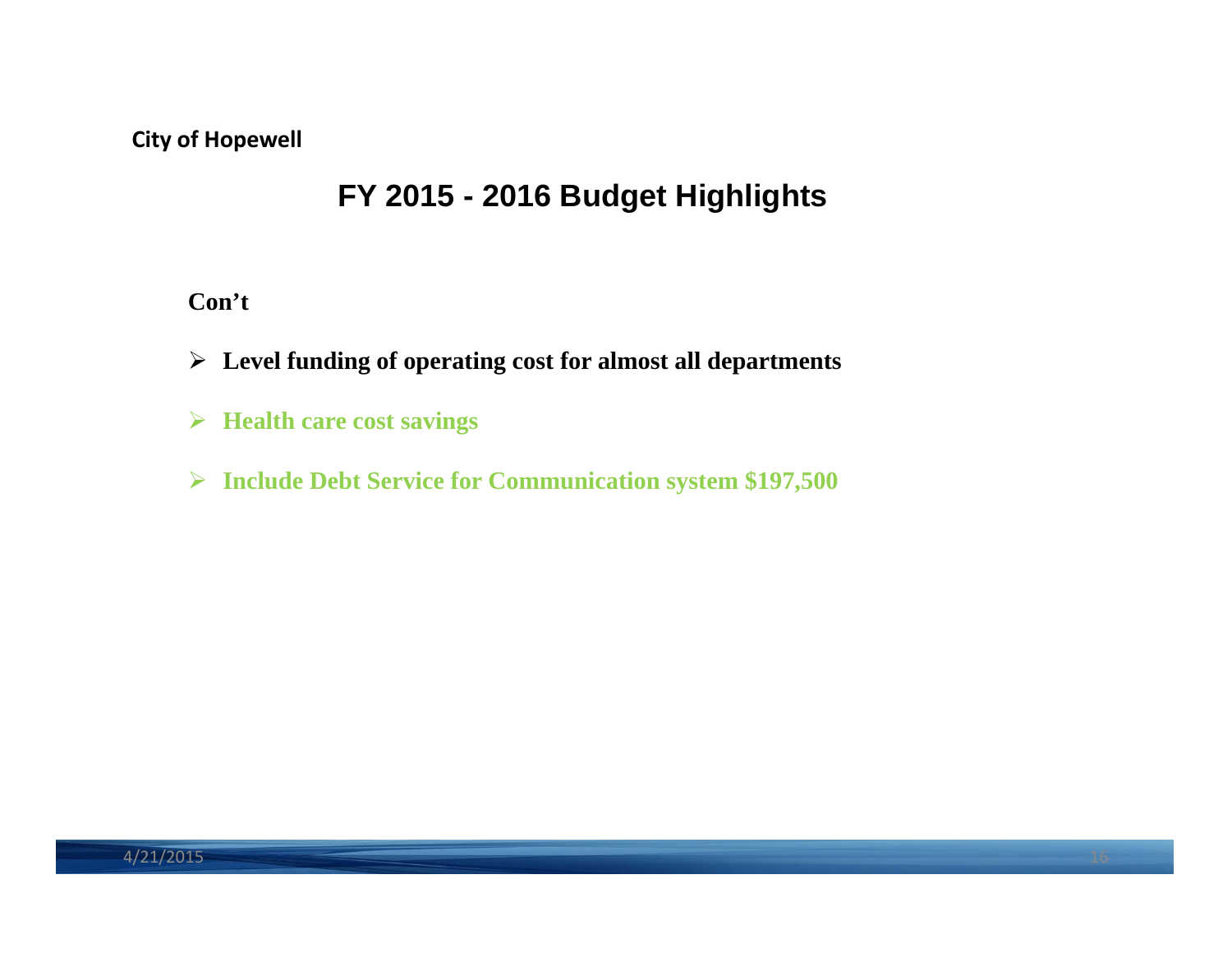## **FY 2015 ‐ 2016 New Position Requests**

## **Proposed Funded:**

| <b>Department</b>          | <b>Position</b>                          |    | <b>Salary</b> | <b>Benefits</b> |     | <b>Total</b> |
|----------------------------|------------------------------------------|----|---------------|-----------------|-----|--------------|
| <b>Fire</b>                | Fire Fighters (1)                        | \$ | 38,594        | \$<br>10,804    | \$  | 49,398       |
|                            | <b>EMS Billing Clerk</b>                 |    | 34,500        | 18,288          |     | 52,788       |
| <b>CSA</b>                 | <b>Administrative Assistant (F/T)</b>    |    | 34,500        | 13,490          |     | 47,990       |
| <b>Totals</b>              |                                          | S. | 107,594       | \$<br>42,582    | \$. | 150,176      |
| <b>Proposed Un-funded:</b> |                                          |    |               |                 |     |              |
| <b>Finance</b>             | <b>Accountant/Budget Analyst</b>         | \$ | 55,000        | \$<br>17,392    | \$  | 72,392       |
| <b>Fire</b>                | Fire Fighters (3)                        | \$ | 115,783       | \$<br>32,412    | \$  | 148,195      |
| <b>Public Works</b>        | <b>Street Maintenance Specialist (2)</b> |    | 86,738        | 28,568          |     | 115,306      |
| <b>Park and Recreation</b> | <b>Youth Coordinator</b>                 |    | 40,000        | 14,537          |     | 54,537       |
| <b>Totals</b>              |                                          |    | 297,521       | \$<br>92,909    | \$. | 390,430      |

**\* Billing currently contracted out for \$27,000**

**% Part‐time position currently funded at \$23,300**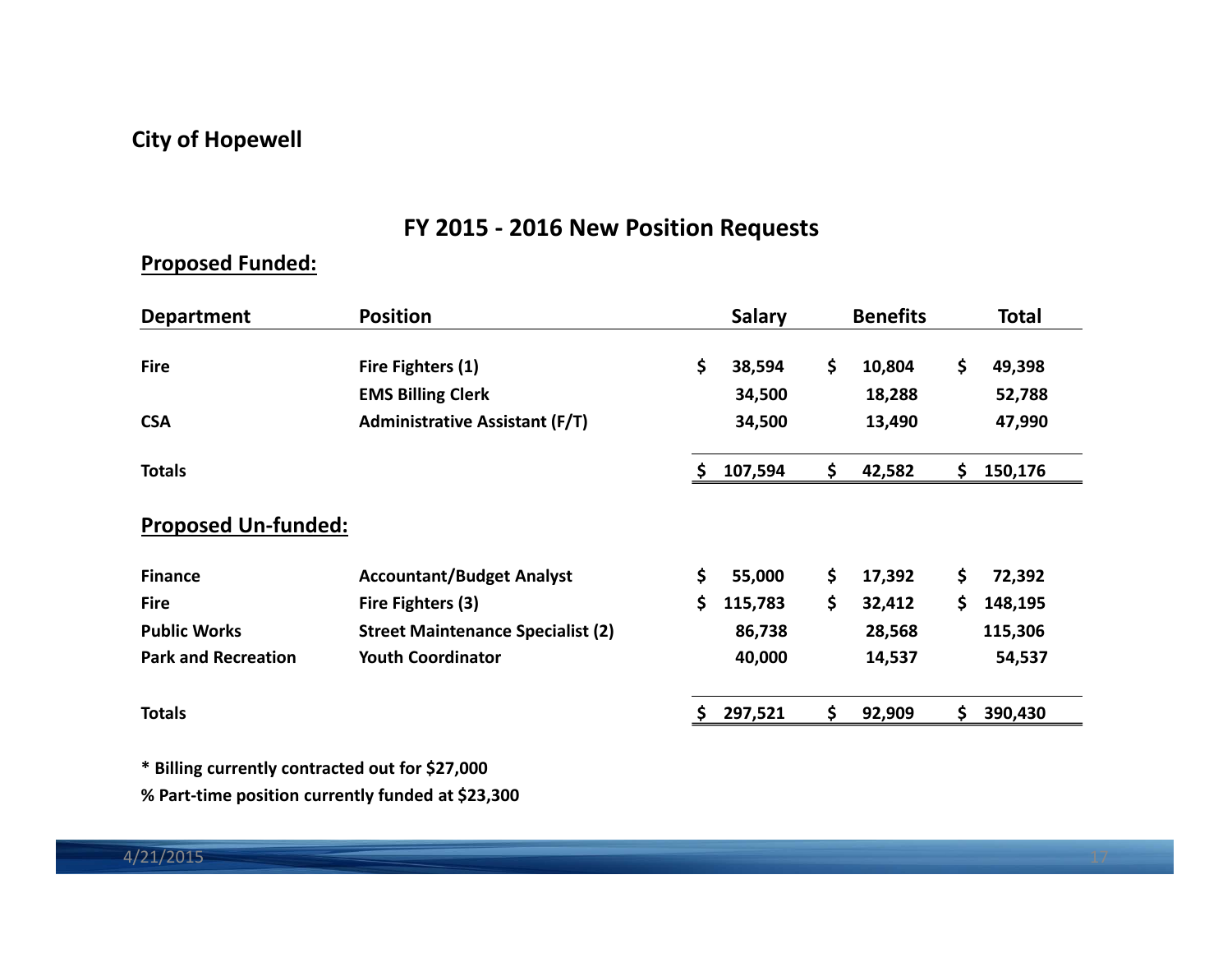## Summary of Budget Changes from FY 2015 to FY 2016

| FY 2015 Reoccurring Expenditures Budget      |               | \$ | 46,057,000 |
|----------------------------------------------|---------------|----|------------|
| Increase in Debt Services                    | \$<br>514,500 |    |            |
| Increase in School Funding                   | 176,400       |    |            |
| Increase in CSA Funding                      | 191,000       |    |            |
| <b>Budget Correction of Health Insurance</b> | 457,600       |    |            |
| <b>Heath Care Savings</b>                    | (248,000)     |    |            |
| Comprehensive Plan                           | (100,000)     |    |            |
| Combined Department Increase/(Decreases)     | (183, 500)    |    |            |
| Net Change                                   |               | \$ | 808,000    |
| Proposed 2016 Reoccurring Expenditure Budget |               |    | 46,865,000 |
|                                              |               |    |            |
| <b>One-time Capital Projects</b>             |               |    | 1,167,000  |
| <b>Total Advertised Expenditure Budget</b>   |               | Ş  | 48,032,000 |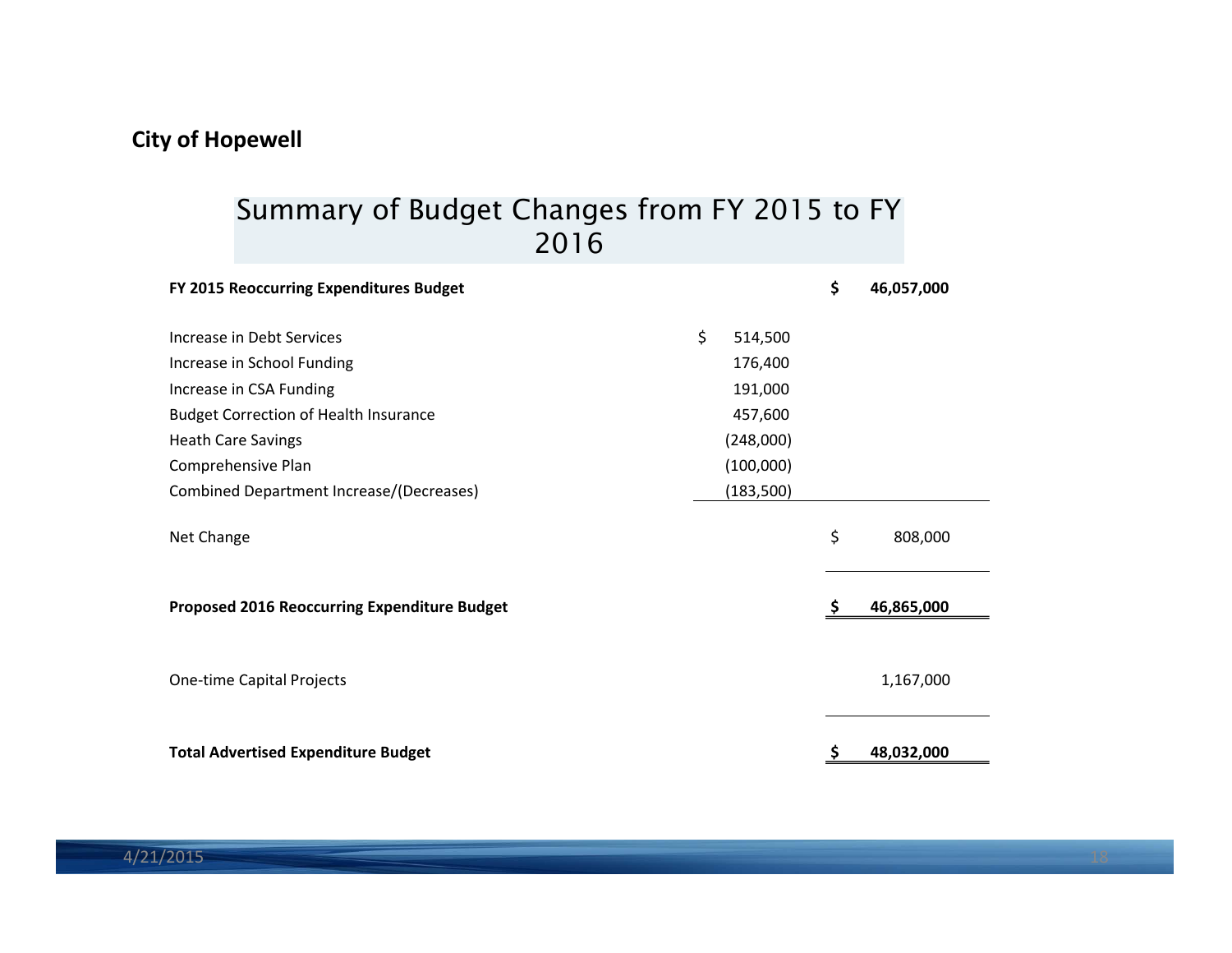#### **ANALYSIS OF SCHOOL'S LOCAL GOVERNMENT FUNDING**

|                | <b>School's Operating</b> |                          |                          |             | <b>School's Debt Service</b> |                  | <b>School's Total Funding</b> | <b>Local Funding Analysis</b> |            |  |  |
|----------------|---------------------------|--------------------------|--------------------------|-------------|------------------------------|------------------|-------------------------------|-------------------------------|------------|--|--|
|                | Adopted                   | Increase in              | <b>Cumulative</b>        | <b>Debt</b> | Increase in                  | <b>Operating</b> | <b>Total Increase</b>         | Total                         | School's   |  |  |
|                | <b>Budget</b>             | <b>City Funding</b>      | <b>Increase</b>          | Payments    | <b>City Funding</b>          | & Debt           | in City Funding               | <b>GF Budget</b>              | as % of GF |  |  |
|                |                           |                          |                          |             |                              |                  |                               |                               |            |  |  |
| FY 2012        | 11.500.000                | $\overline{\phantom{a}}$ | $\overline{\phantom{a}}$ |             | $\overline{\phantom{a}}$     | 11,500,000       |                               | 41,673,575                    |            |  |  |
| <b>FY 2013</b> | 11,800,000                | 300.000                  | 300,000                  | n/a         | n/a                          | 11,800,000       | 300,000                       | 44,030,350                    | n/a        |  |  |
| <b>FY 2014</b> | 12.420.000                | 620.000                  | 920.000                  | 2.083.243   | n/a                          | 14,503,243       | 2,703,243                     | 45.826.000                    | 31.65%     |  |  |
| <b>FY 2015</b> | 13,100,000                | 680,000                  | 1,600,000                | 2,057,623   | (25, 620)                    | 15,157,623       | 654,380                       | 46,057,000                    | 32.91%     |  |  |
| <b>FY 2016</b> | 13,276,400                | 176,400                  | 1,776,400                | 2,482,621   | 424,998                      | 15,759,021       | 601,398                       | 46,865,000                    | 33.63%     |  |  |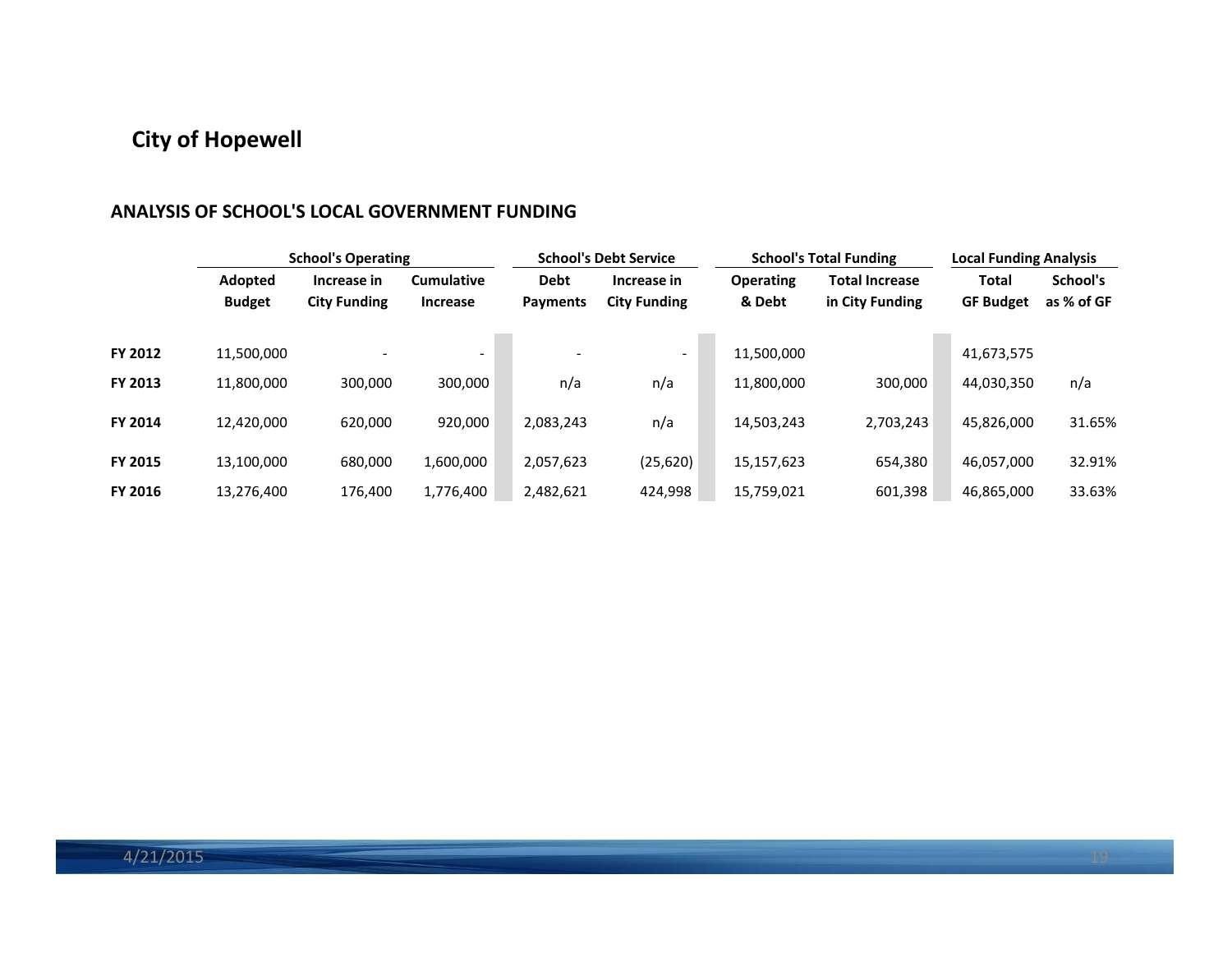## **City of Hopewell**

## **Capital Projects Fund (071) Request for FY 2016**

|                                                  |                            | <b>Requests</b><br>FY 2016 | Proposed<br>FY 2016 |
|--------------------------------------------------|----------------------------|----------------------------|---------------------|
| Revenues:                                        |                            |                            |                     |
| Fund 071 Revenues                                |                            | \$2,875,500                | 2,875,500<br>\$.    |
| <b>Grant Funds</b>                               |                            | 52,000                     | 52,000              |
| Transfer from GF(011)                            |                            | 2,106,000                  | 2,106,000           |
| Transfer from GF(Fire)                           |                            | 160,000                    | 160,000             |
| <b>Grant Funds</b>                               | <b>Gateway Project</b>     | 300,000 #                  | 300,000             |
| <b>Grant Funds</b>                               | East Broadway Bridge       | 300,000 %                  | 300,000             |
| <b>Grant Funds</b>                               | Hummel Ross Traffic Signal | 167,000 &                  | 167,000             |
| Transfer from GF Fund Balance for Matching Funds |                            | 767,000                    | 767,000             |
|                                                  |                            |                            |                     |
| <b>Total Revenues</b>                            |                            | 6,727,500                  | 6,727,500           |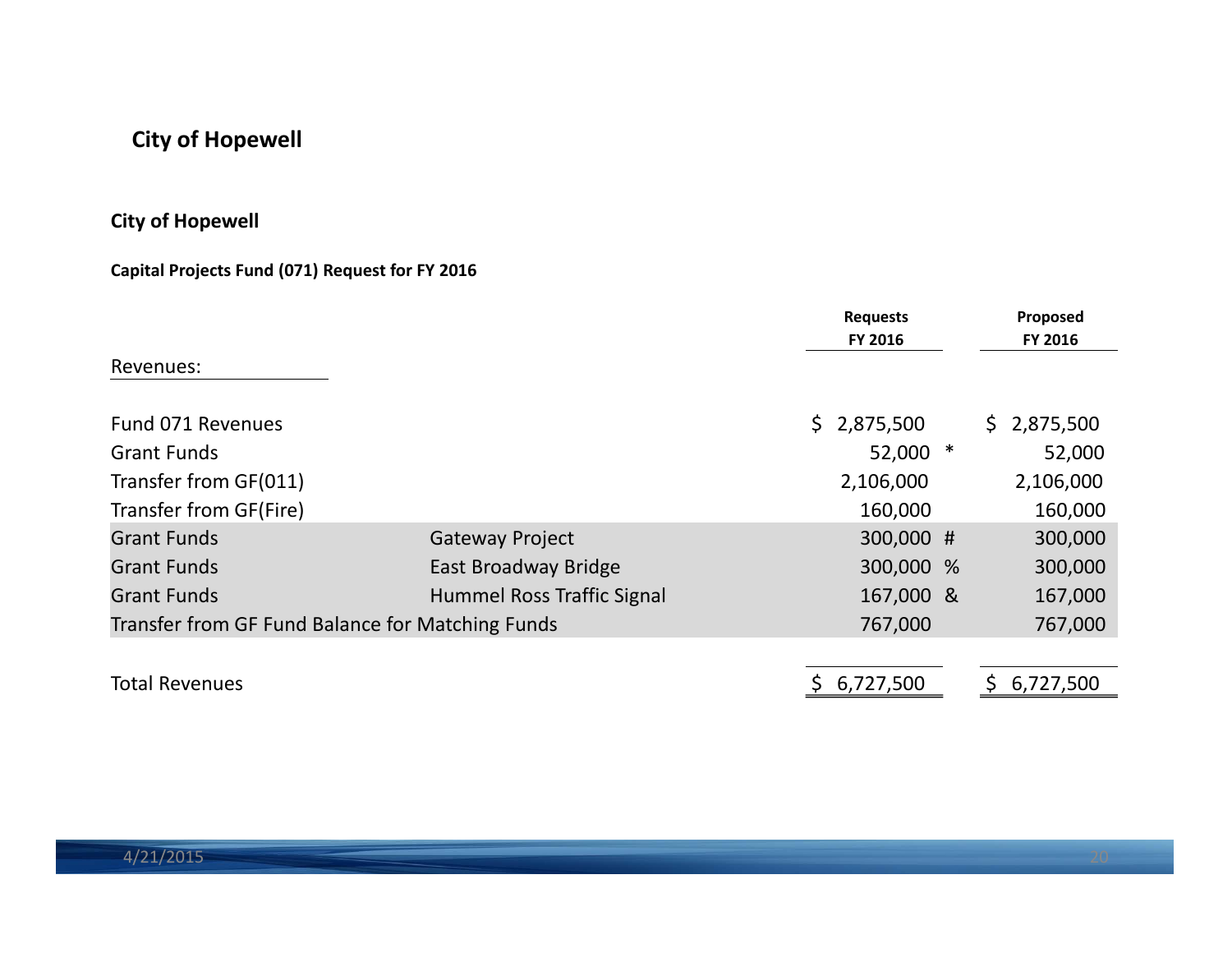### Expenditures:

| Debt Service           |        |                                     | \$.<br>3,975,000 | \$<br>3,975,000         |
|------------------------|--------|-------------------------------------|------------------|-------------------------|
| ΙT                     |        | Servers, PC and Other Equipment     | 50,000           | 50,000                  |
| <b>Human Resources</b> |        | Wage and Salary Study               | 40,000           | 40,000                  |
| Clerk of Courts        |        | Furniture                           | 1,250            | 1,250                   |
| Sheriff                |        | Vehicles (4) \$33,500 each          | 134,000          | 100,500                 |
| Police                 | Admin  | Vehicles (2) \$23,000 each          |                  |                         |
|                        | Patrol | Vehicles (4) \$35,000 each          | 140,000          | 140,000                 |
| Fire                   |        | <b>Truck</b>                        | 160,000          | 160,000                 |
|                        |        | Machinery and Equipment (Fire Hose) | 4,000            | 4,000                   |
|                        |        | <b>Communication Equipment</b>      | 8,500            | 8,500                   |
|                        |        | Machinery and Equipment             | 22,000<br>$\ast$ | 22,000                  |
|                        |        | Vehicles                            | 30,000<br>$\ast$ | 30,000                  |
| <b>Public Works</b>    |        | Pavement Repair                     | 350,000          | 350,000                 |
|                        |        | <b>Street Lighting Improvements</b> | 20,000           | 20,000                  |
|                        |        | Dump Truck                          | 130,000          | $\mathbf 1$             |
|                        |        | Work Van                            | 19,500           | $\overline{\mathbf{c}}$ |
|                        |        | Low Boy Trailer                     |                  | 3                       |
|                        |        | <b>Stainless Steel Spreader</b>     | 23,000           | 4                       |
|                        |        | Steel permanent Structure-DPW       | 75,000           | 5                       |
|                        |        | ADA Master Plan for City Facilities | 25,000           | 6                       |

21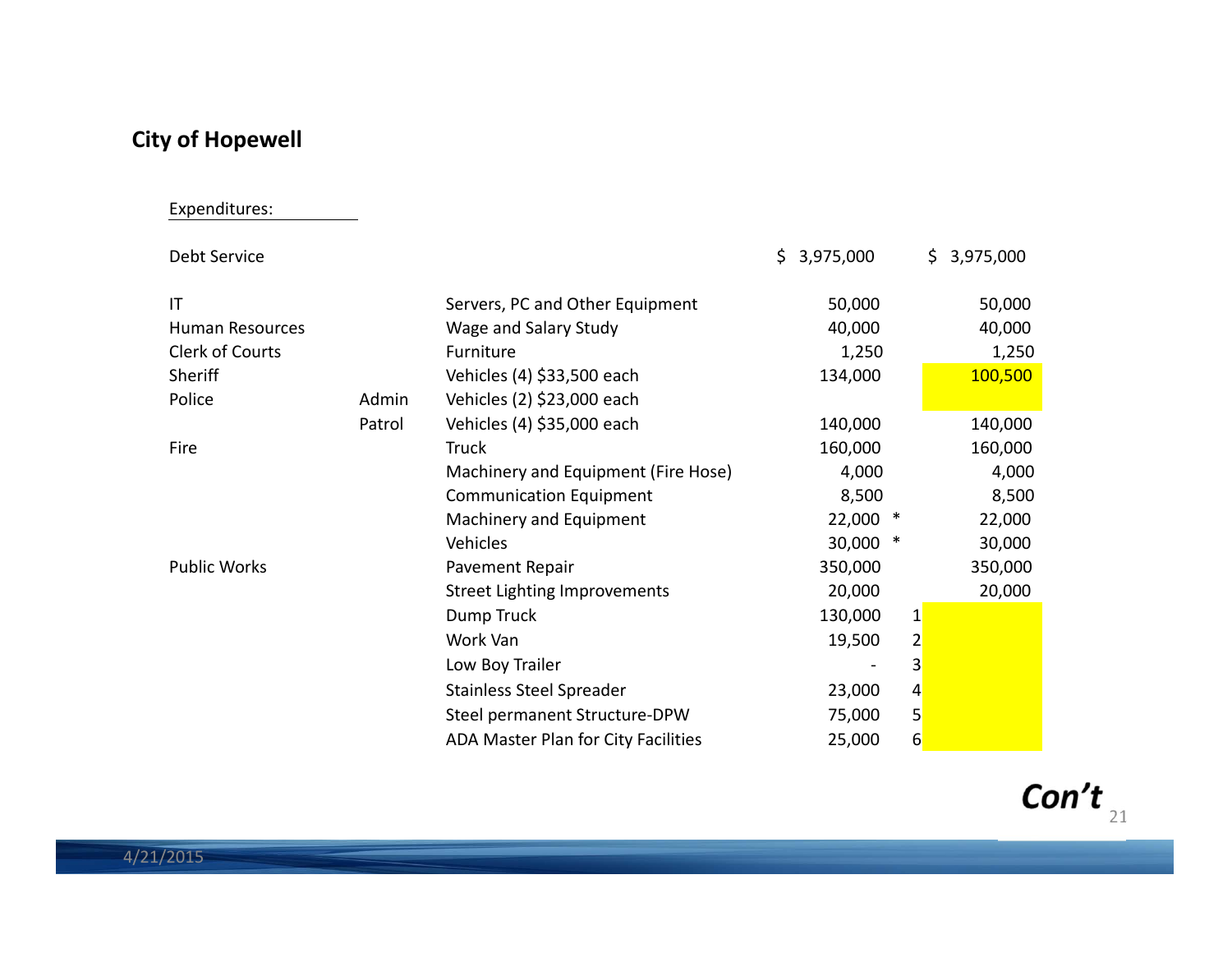# Con't

|            | VDOT Grant 20% Safe School Routes       | 30,000    | 7               |         |
|------------|-----------------------------------------|-----------|-----------------|---------|
|            | Start ADA Compliance Master Plan        | 10,000    | 8               |         |
|            | City Hall Con't Renovation Floors 2 & 3 | 30,000    | 9               |         |
|            | <b>Public Works Office Renovation</b>   | 10,000    | 10 <sub>l</sub> |         |
|            | Modify elevator ADA requirements        | 10,000    | 11              |         |
|            | Gateway Project                         | 600,000 # |                 | 600,000 |
|            | East Broadway Bridge                    | 600,000 % |                 | 600,000 |
|            | Hummel Ross Traffic Signal              | 334,000 & |                 | 334,000 |
|            |                                         |           |                 |         |
| Recreation | <b>Mathis Field</b>                     | 56,000    |                 | 56,000  |
|            | Vehicles (2)                            | 54,539    |                 |         |
|            | Arlington Park Restroom                 | 18,000    |                 | 18,000  |
|            | Arlington Park Shelter                  | 15,000    |                 | 15,000  |
|            | Atwater Park Restroom                   | 35,000    |                 |         |
|            | <b>Atwater Park Shelter</b>             | 20,000    |                 | 20,000  |
| Treasurer  | Dual Monitors (3)                       | 2,400     |                 | 2,400   |
|            | Scanners (4)                            | 4,000     |                 | 4,000   |
|            | Credit Card Machines (3)                | 3,000     |                 | 3,000   |
|            | Cash Drawers (4)                        | 800       |                 | 800     |
|            | Replace Plexglass (4)                   | 2,000     |                 | 2,000   |
|            | Chairs/Stools (3)                       | 600       |                 | 600     |
|            | <b>Remodel Cashier Stations</b>         | 11,400    |                 | 11,400  |

Con't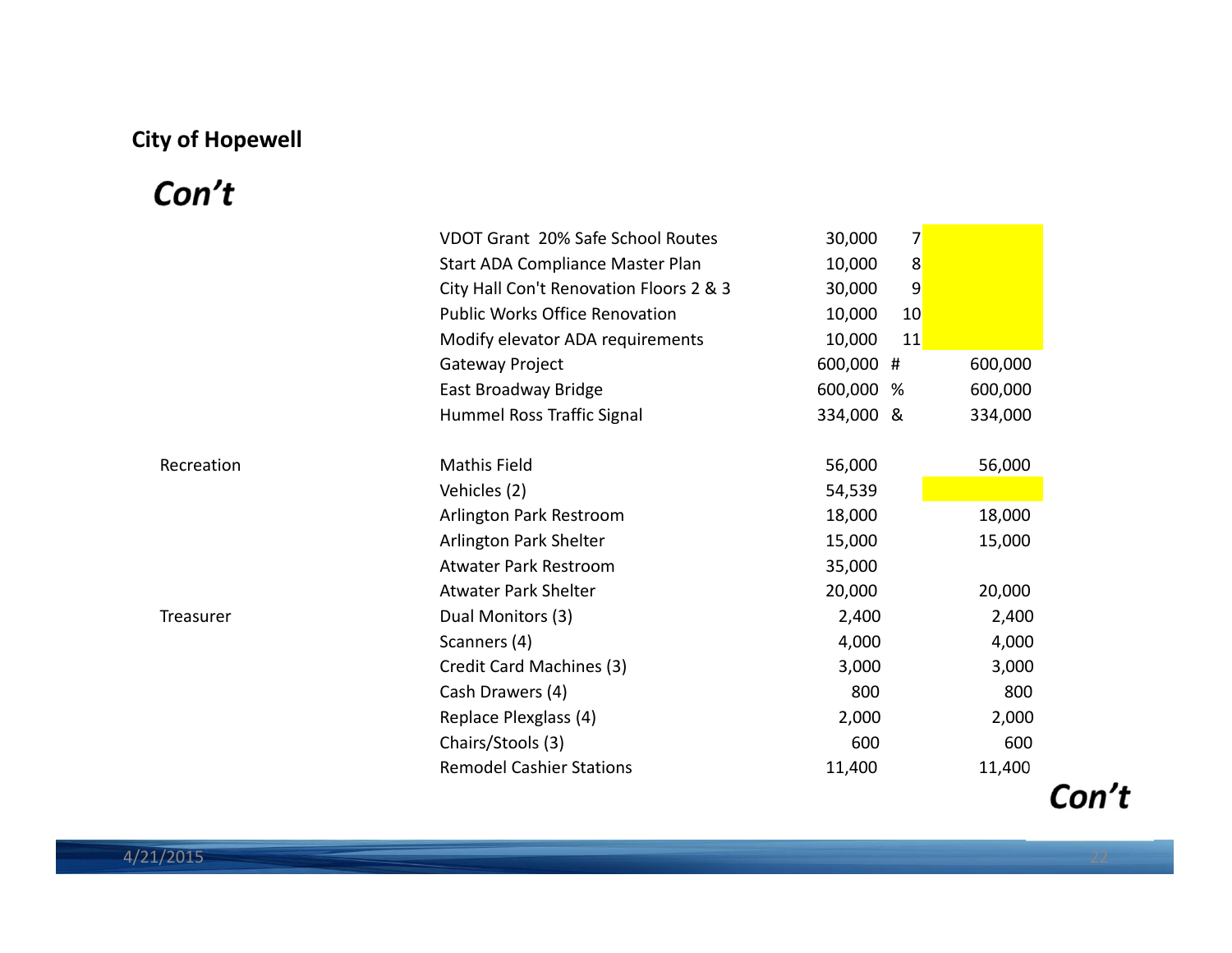# *Con't*

| Other                     |      | D/T Partnership Funding<br><b>Chapter 18 Violations</b> | 70,000<br>25,000 | 70,000<br>25,000 |
|---------------------------|------|---------------------------------------------------------|------------------|------------------|
| Neighborhood Services     | Code | <b>Demolition Bldgs</b>                                 | 50,000           | 50,000           |
| Sub-total of Projects     |      |                                                         | \$3,223,989      | \$2,738,450      |
| <b>Total Expenditures</b> |      |                                                         | 7,198,989        | 6,713,450<br>S.  |
| Surplus/(Deficit)         |      |                                                         | (471, 489)       | 14,050           |